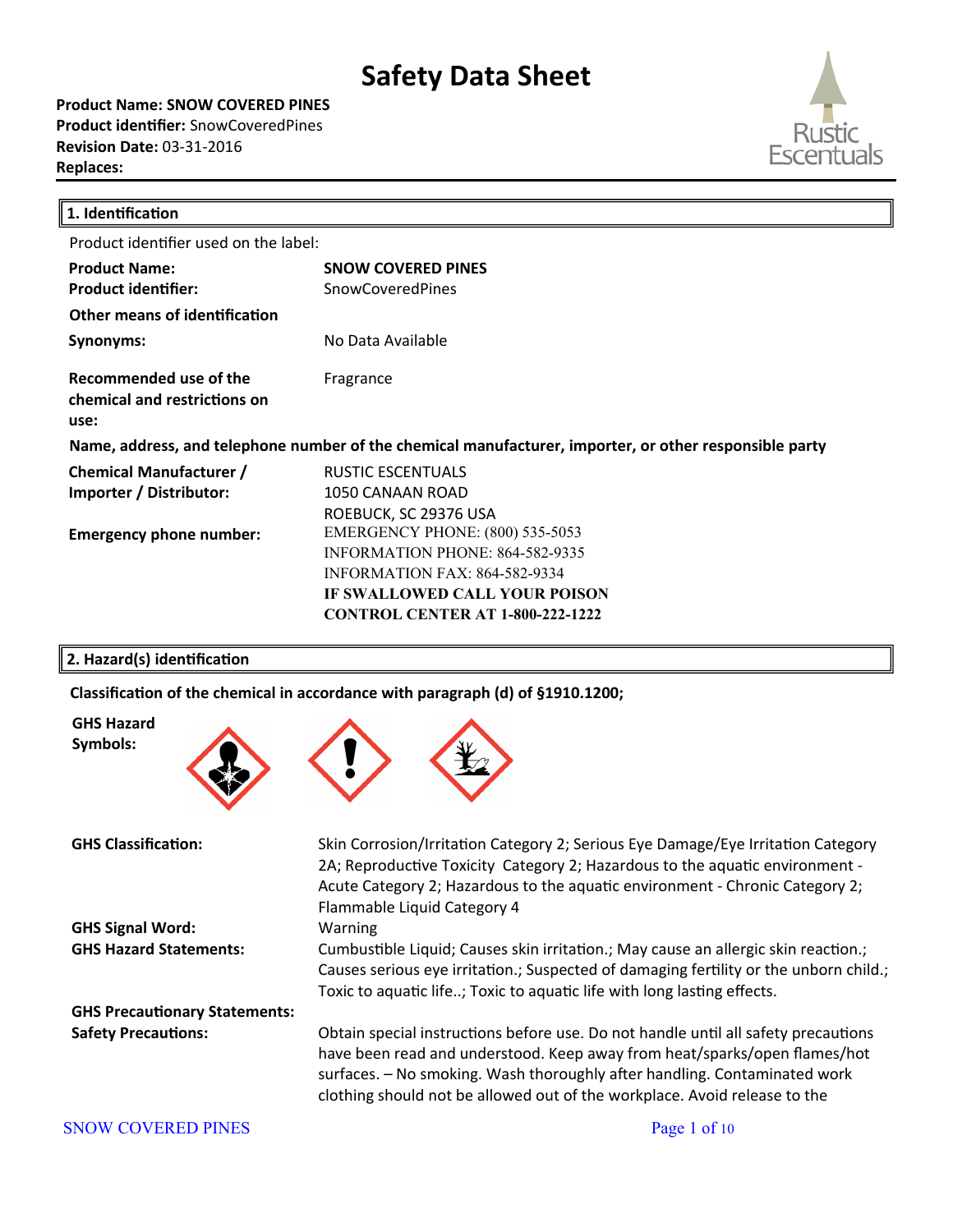**Product Name: SNOW COVERED PINES Product identifier:** SnowCoveredPines **Revision Date:** 03-31-2016 **Replaces:** 



|                            | environment. Wear protective gloves/protective clothing/eye protection/face<br>protection.                                                                                                                                                                                                                                                                                                                                                                                                                                                                                                                                                               |
|----------------------------|----------------------------------------------------------------------------------------------------------------------------------------------------------------------------------------------------------------------------------------------------------------------------------------------------------------------------------------------------------------------------------------------------------------------------------------------------------------------------------------------------------------------------------------------------------------------------------------------------------------------------------------------------------|
| <b>First Aid Measures:</b> | IF ON SKIN: Wash with plenty of soap and water. IF IN EYES: Rinse cautiously with<br>water for several minutes. Remove contact lenses, if present and easy to do.<br>Continue rinsing. IF exposed or concerned: Get medical advice/attention. If skin<br>irritation occurs: Get medical advice/attention. If skin irritation or rash occurs: Get<br>medical advice/attention. If eye irritation persists: Get medical advice/attention.<br>Take off contaminated clothing and wash before reuse. Wash contaminated<br>clothing before reuse. In case of fire: Use extinguishing media listed in Section 5 of<br>the SDS to extinguish. Collect spillage. |
| Storage:                   | Store in a well-ventilated place. Keep cool. Store locked up.                                                                                                                                                                                                                                                                                                                                                                                                                                                                                                                                                                                            |
| Disposal:                  | Dispose of contents/container in accordance with<br>local/regional/national/international regulation for hazardous wastes.                                                                                                                                                                                                                                                                                                                                                                                                                                                                                                                               |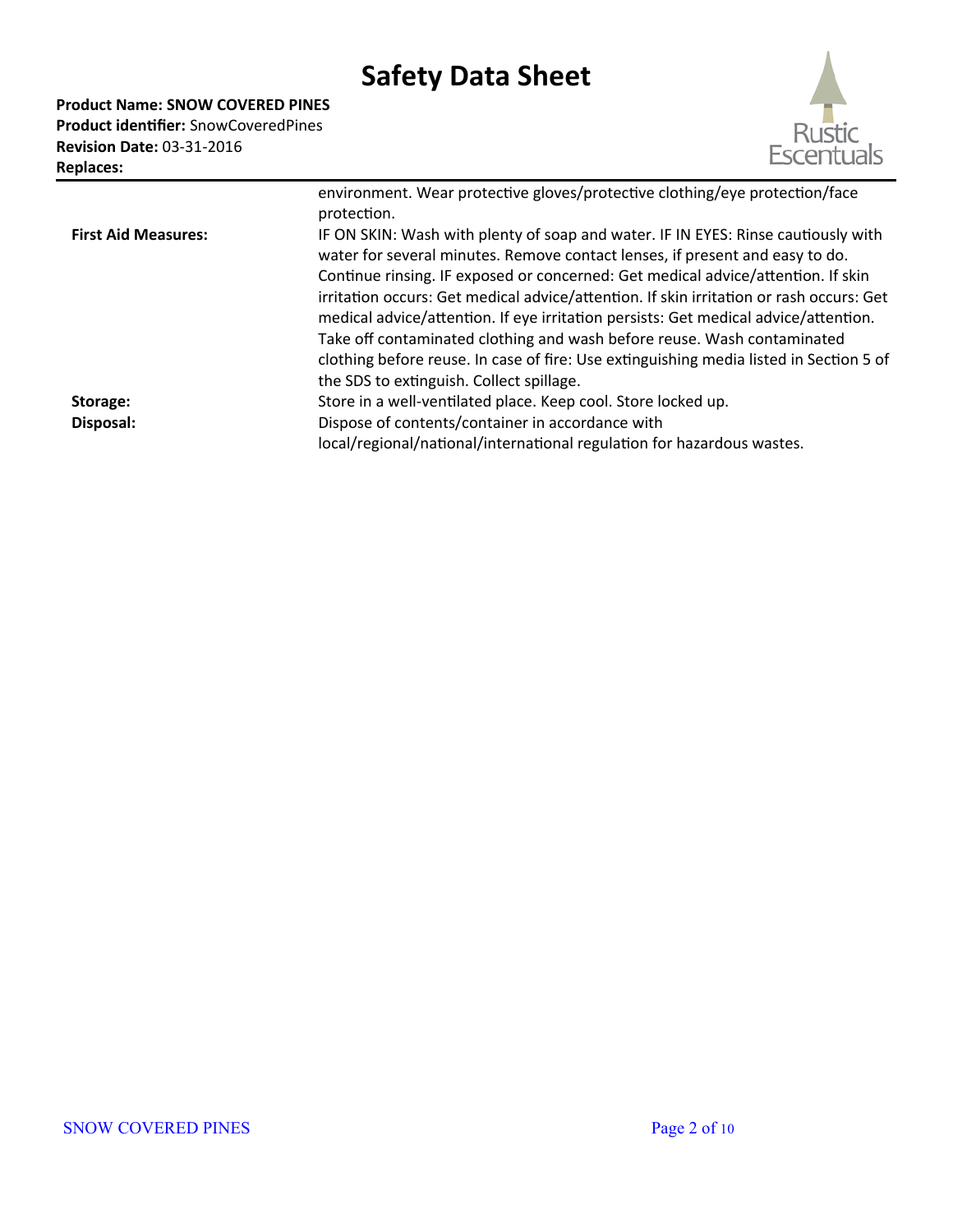**Product Name: SNOW COVERED PINES**

**Product identifier:** SnowCoveredPines **Revision Date:** 03-31-2016



#### **3. Composition/information on ingredients**

| <b>Chemical Component:</b>             | <b>CAS number and other</b><br>unique identifiers | % (or range) of ingredient |
|----------------------------------------|---------------------------------------------------|----------------------------|
| Bicyclo[2.2.1]heptan-2-ol, 1,7,7-      | 125-12-2                                          | $10 - 30$                  |
| trimethyl-, 2-acetate, (1R,2R,4R)-rel- |                                                   |                            |
| Abies sibirica oil                     | 8021-29-2                                         | $5 - 10$                   |
| Cyclohexanol, 4-(1,1-dimethylethyl)-,  | 32210-23-4                                        | $1 - 5$                    |
| 1-acetate                              |                                                   |                            |
| Benzenepropanal, 4-(1,1-               | 80-54-6                                           | $1 - 5$                    |
| dimethylethyl)-.alpha.-methyl-         |                                                   |                            |
| 1,6-Octadien-3-ol, 3,7-dimethyl-, 3-   | 115-95-7                                          | $1 - 5$                    |
| acetate                                |                                                   |                            |
| Ethanone, 1-(5,6,7,8-tetrahydro-       | 21145-77-7                                        | $1 - 5$                    |
| 3,5,5,6,8,8-hexamethyl-2-              |                                                   |                            |
| naphthalenyl)-                         |                                                   |                            |
| Octanal, 2-(phenylmethylene)-          | 101-86-0                                          | $1 - 5$                    |
| 2H-1-Benzopyran-2-one                  | $91 - 64 - 5$                                     | $0.5 - 1.5$                |
| Benzoic acid, 2-hydroxy-, pentyl       | 2050-08-0                                         | $0.5 - 1.5$                |
| ester                                  |                                                   |                            |
| 4H-Pyran-4-one, 2-ethyl-3-hydroxy-     | 4940-11-8                                         | $0.5 - 1.5$                |
| 3-Cyclohexene-1-methanol,              | 98-55-5                                           | $0.5 - 1.5$                |
| .alpha.,.alpha.,4-trimethyl-           |                                                   |                            |
| Acetic acid, phenylmethyl ester        | $140 - 11 - 4$                                    | $0.5 - 1.5$                |
| 3-Cyclohexene-1-carboxaldehyde,        | 68039-49-6                                        | $0.1 - 1$                  |
| 2,4-dimethyl-                          |                                                   |                            |
| Benzenepropanal, .alpha.-methyl-4-     | 103-95-7                                          | $0.1 - 1$                  |
| (1-methylethyl)-                       |                                                   |                            |
| Cyclohexene, 1-methyl-4-(1-            | 586-62-9                                          | $0.1 - 1$                  |
| methylethylidene)-                     |                                                   |                            |
| Oils, eucalyptus                       | 8000-48-4                                         | $0.1 - 1$                  |
| Ethanone, 1-[(3R,3aR,7R,8aS)-          | 32388-55-9                                        | $0.1 - 1$                  |
| 2,3,4,7,8,8a-hexahydro-3,6,8,8-        |                                                   |                            |
| tetramethyl-1H-3a,7-                   |                                                   |                            |
| methanoazulen-5-yl]-                   |                                                   |                            |
| Dodecanal                              | 112-54-9                                          | $0.1 - 1$                  |
| Cyclohexanepropanoic acid, 2-          | 2705-87-5                                         | $0.1 - 1$                  |
| propen-1-yl ester                      |                                                   |                            |
| Undecanal, 2-methyl-                   | 110-41-8                                          | $0.1 - 1$                  |

**The specific chemical identity and/or exact percentage (concentration) of composition has been withheld as a trade secret.**

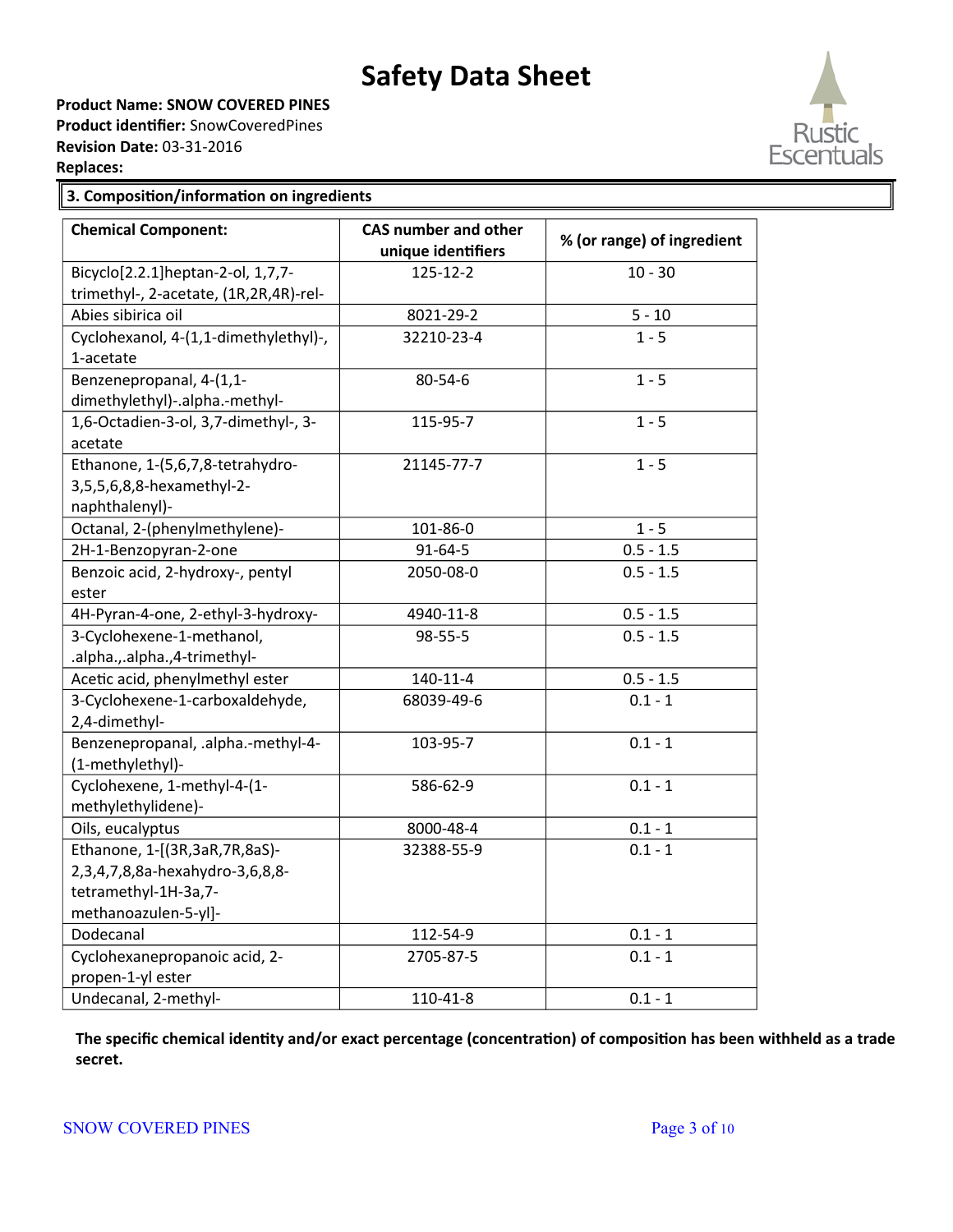**Product Name: SNOW COVERED PINES Product identifier:** SnowCoveredPines **Revision Date:** 03-31-2016 **Replaces:** 



#### **4. First-aid measures**

Description of necessary measures, subdivided according to the different routes of exposure, i.e., inhalation, skin and eye contact, and ingestion:

| <b>Eye Contact:</b>                                  | Flush eyes with plenty of water for at least 20 minutes retracting<br>eyelids often. Tilt the head to prevent chemical from transferring to<br>the uncontaminated eye. Get immediate medical attention.                                                                                                                                 |
|------------------------------------------------------|-----------------------------------------------------------------------------------------------------------------------------------------------------------------------------------------------------------------------------------------------------------------------------------------------------------------------------------------|
| <b>Skin Contact:</b>                                 | Wash with soap and water.                                                                                                                                                                                                                                                                                                               |
| Inhalation:<br>Ingestion:                            | This material does not present a hazard if inhaled. Remove<br>individual to fresh air after an airborne exposure if any symptoms<br>develop, as a precautionary measure.<br>No hazard in normal industrial use. Do not induce vomiting. Seek<br>medical attention if symptoms develop. Provide medical care<br>provider with this MSDS. |
| Most important symptoms/effects, acute and delayed:  |                                                                                                                                                                                                                                                                                                                                         |
| <b>Most important</b><br>symptoms/effects (Acute):   | No Data Available                                                                                                                                                                                                                                                                                                                       |
| <b>Most important</b><br>symptoms/effects (Delayed): | No Data Available                                                                                                                                                                                                                                                                                                                       |
| Indication of immediate                              | No additional first aid information available                                                                                                                                                                                                                                                                                           |

**medical atention and special treatment needed, if necessary:**

| 5. Fire-fighting measures                                         |                                                                                                                                                                                                                                                                                          |  |  |
|-------------------------------------------------------------------|------------------------------------------------------------------------------------------------------------------------------------------------------------------------------------------------------------------------------------------------------------------------------------------|--|--|
|                                                                   | Suitable (and unsuitable) extinguishing media:                                                                                                                                                                                                                                           |  |  |
| Suitable extinguishing media:                                     | Use alcohol resistant foam, carbon dioxide, or dry chemical<br>extinguishing agents. Water may be ineffective but water spray can<br>be used extinguish a fire if swept across the base of the flames.<br>Water can absorb heat and keep exposed material from being<br>damaged by fire. |  |  |
| Unsuitable extinguishing media:                                   | No Data Available                                                                                                                                                                                                                                                                        |  |  |
|                                                                   | Specific hazards arising from the chemical (e.g., nature of any hazardous combustion products):                                                                                                                                                                                          |  |  |
| <b>Flammability Summary:</b><br>Fire and/or Explosion<br>Hazards: | Combustible<br>Vapors may be ignited by sparks, flames or other sources of ignition<br>if material is above the flash point giving rise to a fire (Class B).<br>Vapors are heavier than air and may travel to a source of ignition<br>and flash back.                                    |  |  |
| <b>Hazardous Combustion</b><br><b>Products:</b>                   | <b>Carbon Oxides</b>                                                                                                                                                                                                                                                                     |  |  |
| Special protective equipment<br>and precautions for fire-         | Do not enter fire area without proper protection including self-<br>contained breathing apparatus and full protective equipment. Fight                                                                                                                                                   |  |  |

#### SNOW COVERED PINES Page 4 of 10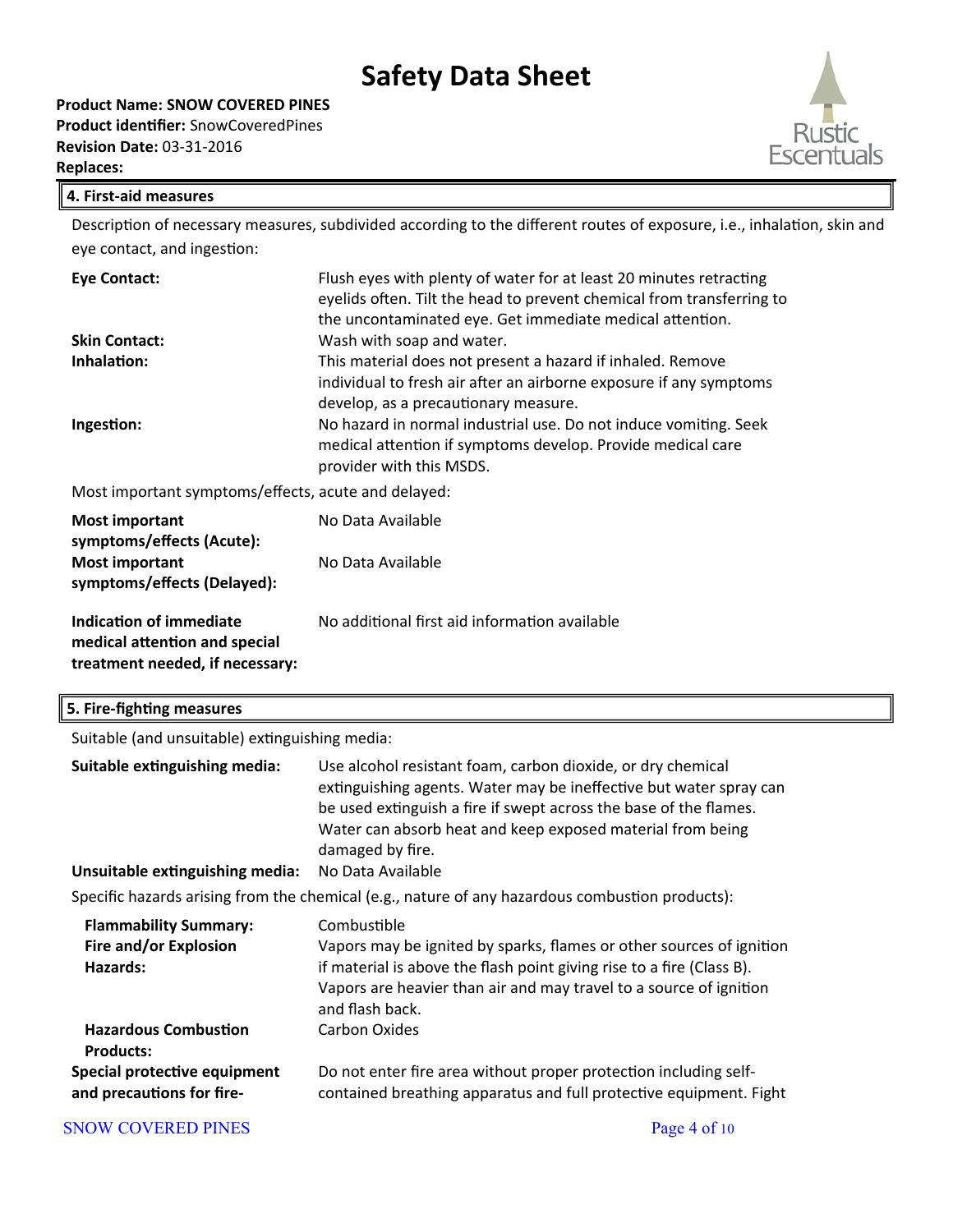**Product Name: SNOW COVERED PINES Product identifier:** SnowCoveredPines **Revision Date:** 03-31-2016 **Replaces:** 



| fighters:                                                                                                                                              | fire from a safe distance and a protected location due to the<br>potential of hazardous vapors and decomposition products.<br>Flammable component(s) of this material may be lighter than water<br>and burn while floating on the surface.                                   |
|--------------------------------------------------------------------------------------------------------------------------------------------------------|------------------------------------------------------------------------------------------------------------------------------------------------------------------------------------------------------------------------------------------------------------------------------|
| 6. Accidental release measures                                                                                                                         |                                                                                                                                                                                                                                                                              |
| <b>Personal precautions,</b><br>protective equipment, and<br>emergency procedures:<br><b>Methods and materials for</b><br>containment and cleaning up: | No health affects expected from the clean-up of this material if<br>contact can be avoided. Follow personal protective equipment<br>recommendations found in Section VIII of this MSDS<br>No special spill clean-up considerations. Collect and discard in<br>regular trash. |
| 7. Handling and storage                                                                                                                                |                                                                                                                                                                                                                                                                              |
| <b>Precautions for safe handling:</b>                                                                                                                  | Mildly irritating material. Avoid unnecessary exposure. Use spark-<br>proof tools and explosion-proof equipment                                                                                                                                                              |
| Conditions for safe storage, including any incompatibilities                                                                                           |                                                                                                                                                                                                                                                                              |
| <b>Conditions for safe storage:</b><br><b>Materials to Avoid/Chemical</b><br>Incompatibility:                                                          | Store in a cool dry place. Isolate from incompatible materials. Keep<br>away from sources of ignition<br>Strong oxidizing agents Strong bases Strong acids Acids Bases<br>Reducing agents                                                                                    |
|                                                                                                                                                        |                                                                                                                                                                                                                                                                              |

#### **8. Exposure controls/personal protection**

OSHA permissible exposure limit (PEL), American Conference of Governmental Industrial Hygienists (ACGIH) Threshold Limit Value (TLV), and any other exposure limit used or recommended by the chemical manufacturer, importer, or employer preparing the safety data sheet, where available:

| <b>Chemical Component</b>                                                           | <b>ACGIH TLV-TWA</b>                                                                                                                                                                                                                                                                                                                                            | <b>ACGIH STEL</b>                                                                                                                        | <b>OSHA PEL</b> |  |
|-------------------------------------------------------------------------------------|-----------------------------------------------------------------------------------------------------------------------------------------------------------------------------------------------------------------------------------------------------------------------------------------------------------------------------------------------------------------|------------------------------------------------------------------------------------------------------------------------------------------|-----------------|--|
| No Data Available                                                                   |                                                                                                                                                                                                                                                                                                                                                                 |                                                                                                                                          |                 |  |
| <b>Appropriate engineering</b><br>controls:                                         | comfort under normal conditions of use.                                                                                                                                                                                                                                                                                                                         | No exposure limits exist for the constituents of this product. No<br>engineering controls are likely to be required to maintain operator |                 |  |
| Individual protection measures, such as personal protective equipment:              |                                                                                                                                                                                                                                                                                                                                                                 |                                                                                                                                          |                 |  |
| <b>Respiratory Protection:</b><br><b>Eye Protection:</b><br><b>Skin Protection:</b> | No respiratory protection required under normal conditions of use.<br>No special requirements under normal industrial use.<br>Not normally considered a skin hazard. Where use can result in skin<br>contact, practice good personal hygiene. Wash hands and other<br>exposed areas with mild soap and water before eating, drinking,<br>and when leaving work. |                                                                                                                                          |                 |  |
| Gloves:<br><b>Respiratory Protection:</b>                                           | No information available<br>No respiratory protection required under normal conditions of use.                                                                                                                                                                                                                                                                  |                                                                                                                                          |                 |  |
| <b>SNOW COVERED PINES</b>                                                           |                                                                                                                                                                                                                                                                                                                                                                 |                                                                                                                                          | Page 5 of 10    |  |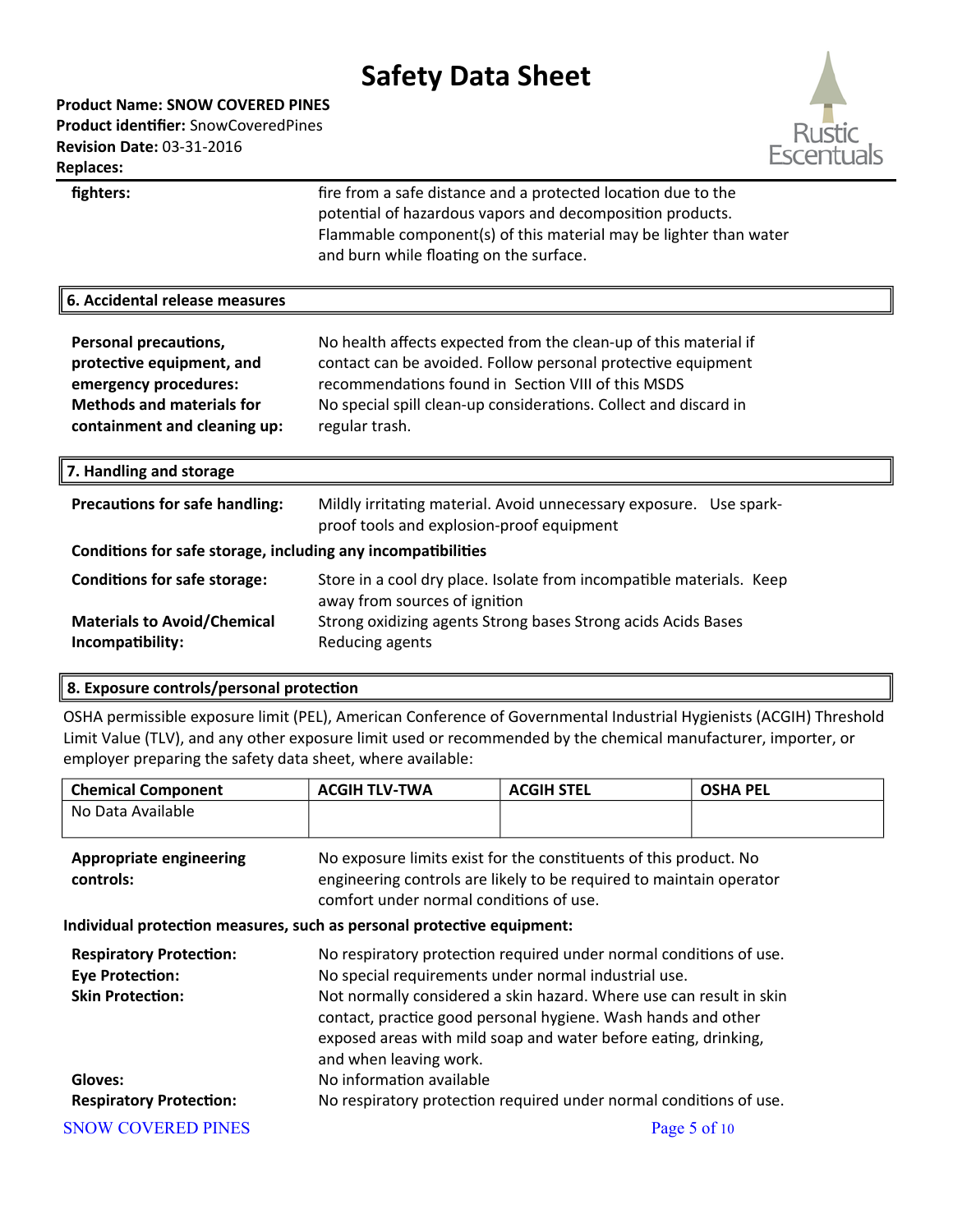**Product Name: SNOW COVERED PINES Product identifier:** SnowCoveredPines **Revision Date:** 03-31-2016 **Replaces:** 



**General Hygiene Conditions:** Use spark-proof tools and explosion-proof equipment

#### **9. Physical and chemical properties**

#### **Appearance (physical state, color, etc.):**

| Appearance (physical state):                         | Liquid                 |
|------------------------------------------------------|------------------------|
| Color:                                               | Very pale yellow       |
| Odor:                                                | Comparable to Standard |
| <b>Odor threshold:</b>                               | Not determined         |
| pH:                                                  | Not Available          |
| Initial Boiling Point and Boiling Range (°C):        | No Data Available      |
| <b>Flash Point:</b>                                  | 165 º F                |
| <b>Evaporation Rate:</b>                             | Not Available          |
| Flammability (solid, gas):                           | No Data Available      |
| <b>Upper/lower flammability or explosive limits:</b> |                        |
| <b>Upper Flammable/Explosive Limit:</b>              | Not Available          |
| Lower Flammable/Explosive Limit:                     | Not Available          |
| <b>Vapor Density:</b>                                | >1                     |
| <b>Relative Density:</b>                             | 1                      |
| Solubility(ies):                                     | Soluble in water- No   |
| Auto-ignition Temperature (°C):                      | 259 º C                |
| <b>Decomposition Temperature::</b>                   | 215                    |
| <b>Viscosity:</b>                                    | No Data Available      |
| Volatiles, % by weight                               | 4.95                   |
| <b>Volatile Organic Chemicals</b>                    | No Data Available      |
| <b>Bulk Density</b>                                  | 8.52                   |

#### **10. Stability and reactivity**

| <b>Reactivity:</b><br><b>Chemical stability:</b><br><b>Possibility of hazardous</b><br>reactions: | No Data Available<br>Stable under normal conditions.<br>No Data Available                                                                                                                                       |
|---------------------------------------------------------------------------------------------------|-----------------------------------------------------------------------------------------------------------------------------------------------------------------------------------------------------------------|
| Conditions to avoid (e.g., static<br>discharge, shock, or vibration):<br>Incompatible materials:  | Temperatures above flash point in combination with sparks, open<br>flames, or other sources of ignition. Heat flame sparks.<br>Strong oxidizing agents Strong bases Strong acids Acids Bases<br>Reducing agents |
| <b>Hazardous decomposition</b><br>products:                                                       | Carbon Oxides                                                                                                                                                                                                   |

#### **11. Toxicological information**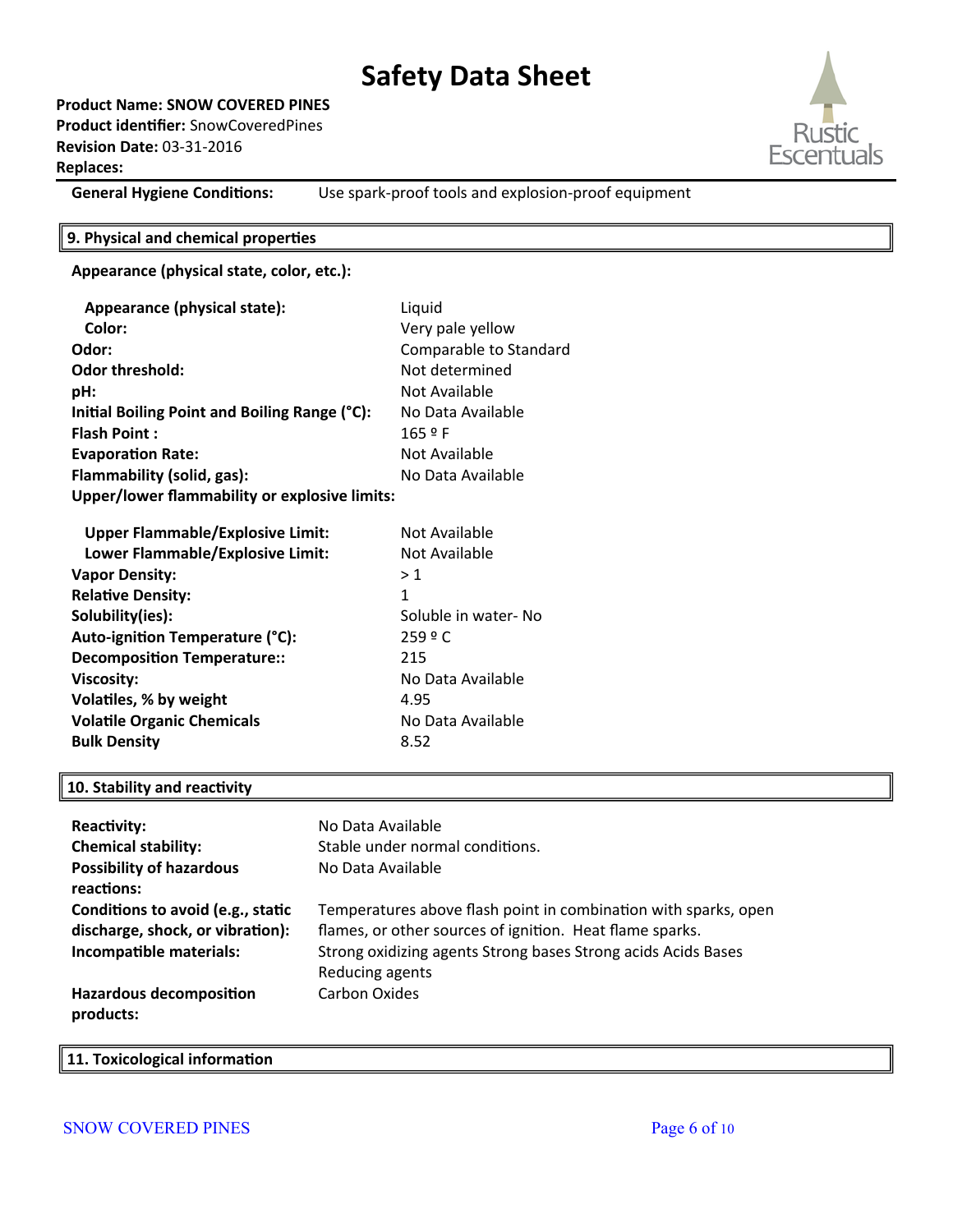**Product Name: SNOW COVERED PINES**

**Product identifier:** SnowCoveredPines **Revision Date:** 03-31-2016

#### **Replaces:**



| Information on the likely routes  | No Data Available |
|-----------------------------------|-------------------|
| of exposure (inhalation,          |                   |
| ingestion, skin and eye contact): |                   |
| Symptoms related to the           | No Data Available |
| physical, chemical and            |                   |
| toxicological characteristics:    |                   |
| <b>Target Organs Potentially</b>  | No Data Available |
| <b>Affected by Exposure:</b>      |                   |
| <b>Chemical Interactions That</b> | None Known        |
| <b>Change Toxicity:</b>           |                   |

#### **Delayed and immediate effects and also chronic effects from short- and long-term exposure:**

#### **Immediate (Acute) Health Effects by Route of Exposure:**

| <b>Inhalation Irritation:</b> | No data.          |
|-------------------------------|-------------------|
| <b>Skin Contact:</b>          | No data.          |
| <b>Eve Contact:</b>           | No data.          |
| Ingestion Irritation:         | No Data Available |

#### **Long-Term (Chronic) Health Effects:**

| Carcinogenicity:               | None of the substances have been shown to cause cancer in long term animal<br>studies. Not a carcinogen according to NTP, IARC, or OSHA. |
|--------------------------------|------------------------------------------------------------------------------------------------------------------------------------------|
| <b>Reproductive and</b>        | No data available to indicate product or any components present at greater than                                                          |
| <b>Developmental Toxicity:</b> | 0.1% may cause birth defects.                                                                                                            |
| <b>Mutagenicity:</b>           | No data available to indicate product or any components present at greater than                                                          |
|                                | 0.1% is mutagenic or genotoxic.                                                                                                          |

#### **Numerical measures of toxicity (such as acute toxicity estimates) Component Toxicology Data**

| <b>Chemical Component</b> | Oral LD50 | Dermal LD50 | <b>Inhalation LC50</b> |
|---------------------------|-----------|-------------|------------------------|
| No data available         |           |             |                        |

#### **Whether the hazardous chemical is listed in the National Toxicology Program (NTP) Report on Carcinogens (latest edition) or has been found to be a potential carcinogen in the International Agency for Research on Cancer (IARC) Monographs (latest edition), or by OSHA**

| <b>Chemical Name</b> | <b>OSHA Carcinogen</b> | <b>IARC Carcinogen</b> | <b>NTP Carcinogen</b> |
|----------------------|------------------------|------------------------|-----------------------|
| No Data Available    |                        |                        |                       |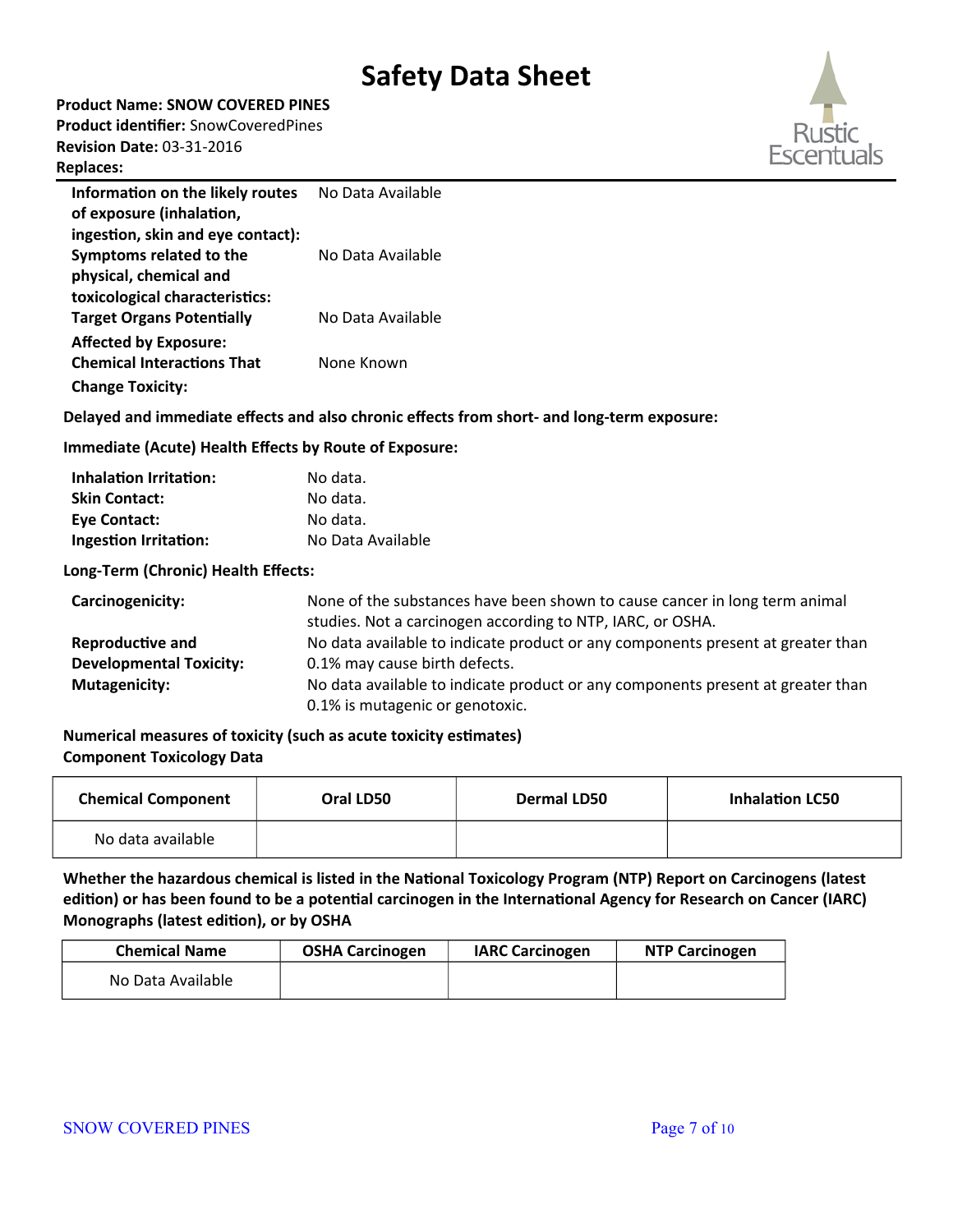**Product Name: SNOW COVERED PINES Product identifier:** SnowCoveredPines **Revision Date:** 03-31-2016 **Replaces:** 

#### **12. Ecological information**

This material is not expected to be harmful to the ecology.

**Ecological Toxicity Data**

**Ecotoxicity (aquatic and terrestrial, where available):**

| <b>Chemical Component</b> | <b>Aquatic EC50</b><br>Crustacea | <b>Aquatic ERC50 Algae</b> | <b>Aquatic LC50 Fish</b> |
|---------------------------|----------------------------------|----------------------------|--------------------------|
| No Data Available         |                                  |                            |                          |

| Persistence and degradability:    | No Data Available |
|-----------------------------------|-------------------|
| <b>Bioaccumulative potential:</b> | No Data Available |
| <b>Mobility in soil:</b>          | No Data Available |
| Other adverse effects (such as    | No Data Available |
| hazardous to the ozone layer):    |                   |

**13. Disposal considerations**

| Description of waste residues and information on their safe handling and methods of disposal, including the |                                                                    |  |
|-------------------------------------------------------------------------------------------------------------|--------------------------------------------------------------------|--|
| disposal of any contaminated packaging                                                                      |                                                                    |  |
| <b>Description of waste residues:</b>                                                                       | Spent or discarded material may be a hazardous waste.              |  |
| <b>Safe Handling of Waste:</b>                                                                              | No Data Available                                                  |  |
| <b>Waste treatment methods</b>                                                                              | DO NOT DUMP INTO ANY SEWERS, ON THE GROUND, OR INTO                |  |
| (including packaging):                                                                                      | ANY BODY OF WATER. All disposal practices must be in               |  |
|                                                                                                             | compliance with all Federal, State/Provincial and local laws and   |  |
|                                                                                                             | regulations. Regulations may vary in different locations. Waste    |  |
|                                                                                                             | characterizations and compliance with applicable laws are the      |  |
|                                                                                                             | sole responsibility of the waste generator. As your supplier, we   |  |
|                                                                                                             | have no control over the management practices or                   |  |
|                                                                                                             | manufacturing processes of parties handling or using this          |  |
|                                                                                                             | material. The information presented here pertains only to the      |  |
|                                                                                                             | product when used as intended, according to this MSDS. For         |  |
|                                                                                                             | unused and uncontaminated product, the preferred options           |  |
|                                                                                                             | include sending to a licensed and permitted incinerator or other   |  |
|                                                                                                             | thermal destruction device. Various federal, state or provincial   |  |
|                                                                                                             | agencies may have specific regulations concerning the              |  |
|                                                                                                             | transportation, handling, storage, use or disposal of this product |  |
|                                                                                                             | which may not be covered in this MSDS. The user shall have to      |  |
|                                                                                                             | review these regulations to ensure full compliance with all        |  |
|                                                                                                             | applicable regulations.                                            |  |
|                                                                                                             |                                                                    |  |

**14. Transport information**

**US DOT Ground Shipping Mot Restricted** SNOW COVERED PINES Page 8 of 10

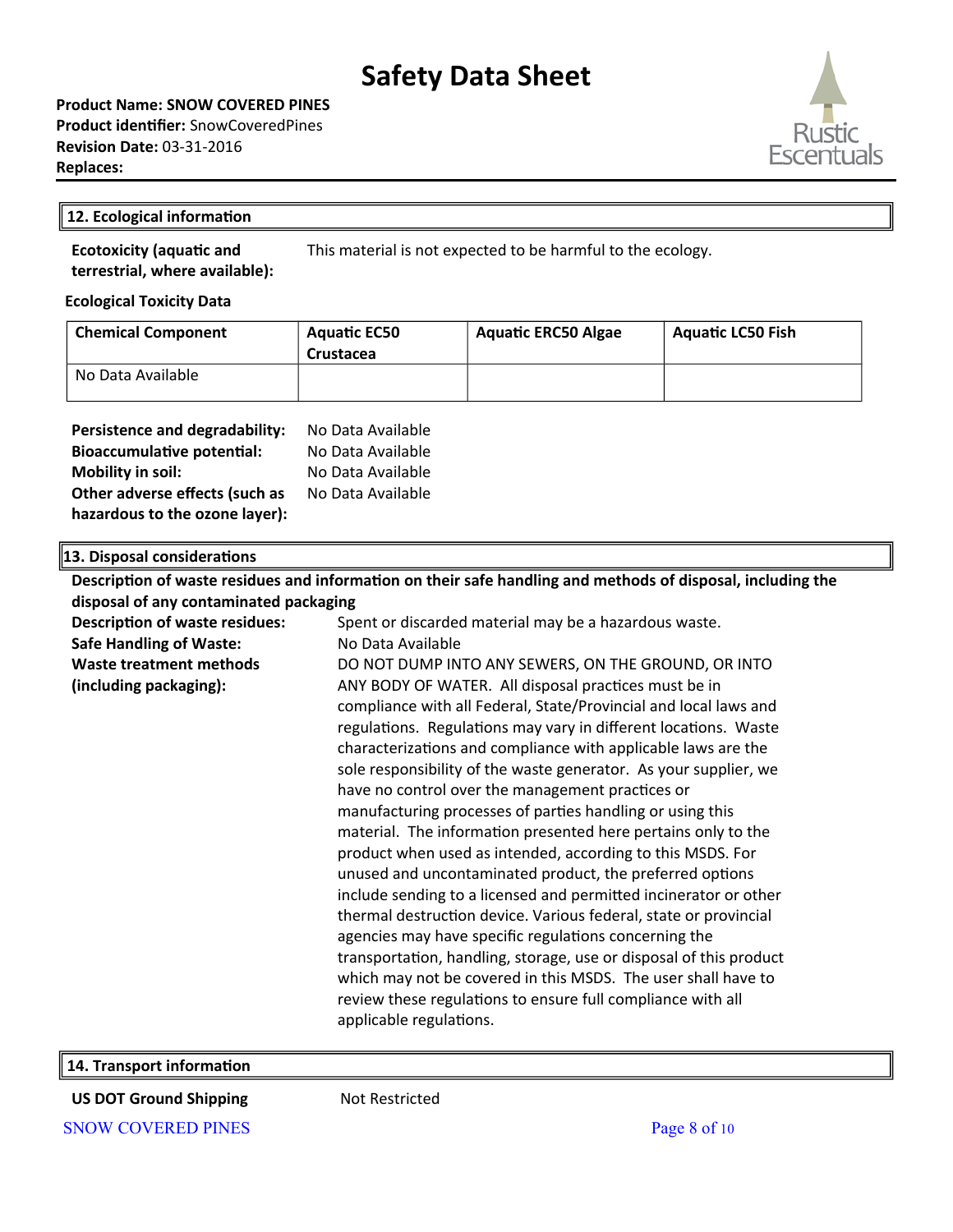| <b>Product Name: SNOW COVERED PINES</b> |
|-----------------------------------------|
| Product identifier: SnowCoveredPines    |
| <b>Revision Date: 03-31-2016</b>        |
| <b>Replaces:</b>                        |
|                                         |



### **Description: IATA Shipping Description:** Not Restricted **IMDG Shipping Description:** Not Restricted

#### **15. Regulatory information**

#### **Safety, health and environmental regulations specific for the product in question**

| <b>TSCA Status:</b>        | All components in this product are on the TSCA Inventory.       |
|----------------------------|-----------------------------------------------------------------|
| <b>California Prop 65:</b> | Does not contain any chemicals listed on California Proposition |
|                            | 65.                                                             |

#### **Regulated Components:**

| <b>Chemical Component</b>          | <b>CAS number and</b> | Regulation         | % Range     |
|------------------------------------|-----------------------|--------------------|-------------|
|                                    | other unique          |                    |             |
|                                    | identifiers           |                    |             |
| None Listed                        |                       | California Prop 65 |             |
|                                    |                       | Cancer             |             |
| None Listed                        |                       | California Prop 65 |             |
|                                    |                       | Developmental      |             |
| None Listed                        |                       | California Prop 65 |             |
|                                    |                       | Reproductive       |             |
|                                    |                       | Female             |             |
| None Listed                        |                       | California Prop 65 |             |
|                                    |                       | Reproductive Male  |             |
| None Listed                        |                       | <b>CERCLA</b>      |             |
|                                    |                       |                    |             |
| N590 Polycyclic aromatic compounds | 21145-77-7            | <b>SARA 313</b>    | $1 - 5$     |
| (PACs)                             |                       |                    |             |
| N590 Polycyclic aromatic compounds | $91 - 64 - 5$         | <b>SARA 313</b>    | $0.5 - 1.5$ |
| (PACs)                             |                       |                    |             |
| None Listed                        |                       | <b>SARA EHS</b>    |             |

#### **16. Other information, including date of preparation or last revision.**

| <b>Revision Date:</b>   | 03-31-2016                                                      |
|-------------------------|-----------------------------------------------------------------|
| <b>Revision Number:</b> |                                                                 |
| Disclaimer:             | Important: While the descriptions, data and information         |
|                         | contained herein are presented in good faith and believed to be |
|                         | accurate, it is provided for your guidance only. Because many   |
|                         | factors may affect processing or application/use, we recommend  |

#### SNOW COVERED PINES Page 9 of 10